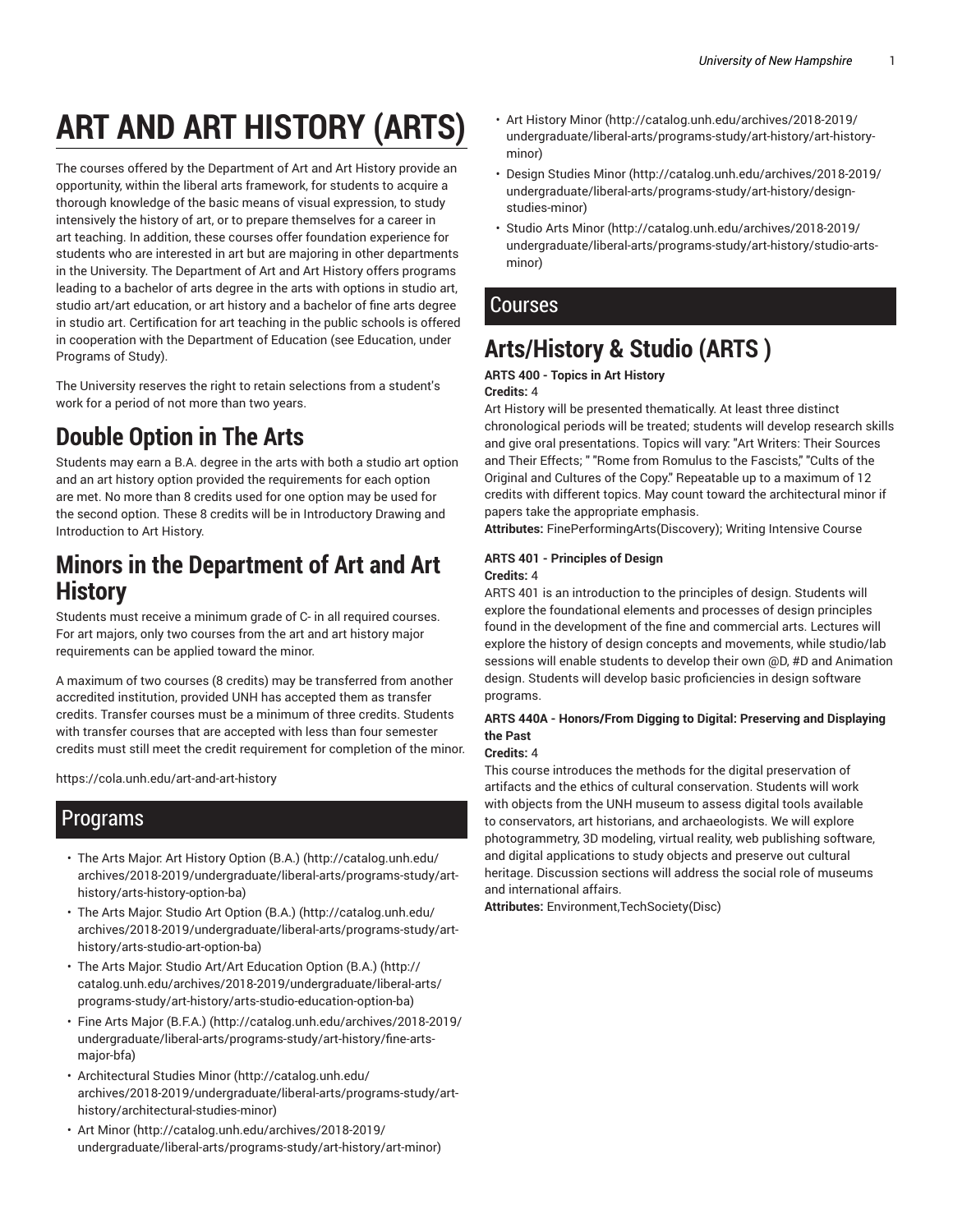#### **ARTS 444 - Mona Lisa to Romeo and Juliet: An Introduction to Renaissance Culture**

#### **Credits:** 4

What made Renaissance culture tick: who were the pivotal personalities (writers and politicians as well as artists); which are the most typical and which the least typical works produced in Italy and elsewhere throughout Europe? How did viewers think about the art of their time, and in particular how did they respond to the new mass medium of printed images? How connected is our present artistic culture to that of five hundred years ago? When did the Renaissance acquire its fame? Students consider connections between the English and the Italian Renaissances, comparing, for instance, Michelangelo and Shakespeare. Readings include sixteenth-century historical and literary sources as well as art historical essays. Writing intensive.

**Attributes:** FinePerformingArts(Discovery); Inquiry (Discovery); Writing Intensive Course

#### **ARTS 444B - Art and Money Credits:** 4

This course explores the relationship between art and money from a variety of perspectives. Topics will range from the art market boom in seventeenth-century Holland, to money as subject matter in twentiethcentury art. How do we determine the value of art? How do markets influence taste? How do we define authenticity? What is at stake in the opposition between art and money, and can they be reconciled? Writing intensive.

**Attributes:** FinePerformingArts(Discovery); Inquiry (Discovery); Writing Intensive Course

#### **ARTS 444C - Honors/Seeing Gender: Feminist Art and Visual Culture Credits:** 4

What is the role of visual culture in our understanding of sex, gender and sexuality? What role do the history of art, art and film criticism, and philosophical aesthetics play in the creation, interpretation, and appreciation of feminist art? Through close analysis of key artworks, primary sources, and theoretical and literary texts, as well as discussion and writing, this course will explore topics including gender norms, the gaze, patriarchal/stake violence, transgender theory, and global feminism. **Attributes:** FinePerformingArts(Discovery)

#### **ARTS 455 - Architectural Design Studio Credits:** 4

An entry level architectural design studio. Course assignments feature hand drafting, hand rendering, model building, and project presentations while developing skills in verbal, written, and graphic communication. Drafting, hand-rendering, and model making materials and tools are required for this course. Knowledge of CAD or 3-D computer modeling is not required.

#### **ARTS 480 - Introduction to Art History Credits:** 4

Analysis of the central forms and meanings of art history through intensive study of selected artists and monuments. Includes works of architecture, sculpture, painting, and the graphic arts. Topics will vary but might include the Parthenon, Chartres Cathedral, Michelangelo's Sistine Chapel ceiling, Rembrandt's self-portraits, Monet's landscapes, Picasso's Guernica, Frank Lloyd Wright's Falling water, Georgia O'Keeffe's abstractions, ukiyo-e prints, and Benin sculpture.

**Attributes:** FinePerformingArts(Discovery)

#### **ARTS #487 - Twentieth Century Europe Credits:** 4

This course examines the extraordinary transformations that have swept across Europe in the past century in relation to their impact on art, architecture, photography, film, theatre, and literature. The course structure reflects the interdisciplinary quality of the field of cultural studies in that we examine a range of issues that challenge traditional departmental boundaries. Readings, films viewings, and class discussions focus on specific historical events, such as World War I, World War II, the Holocaust, the Cold War, and Post colonialism, in relation to specific cultural movements, such as expressionism, futurism, surrealism, and existentialism, that have contributed to Europe's identity formation.

**Attributes:** FinePerformingArts(Discovery); Writing Intensive Course

#### **ARTS #487H - Honors/Twentieth Century Europe Credits:** 4

This course examines the extraordinary transformations that have swept across Europe in the past century in relation to their impact on art, architecture, photography, film, theatre, and literature. The course structure reflects the interdisciplinary quality of the field of cultural studies in that we examine a range of issues that challenge traditional departmental boundaries. Readings, films viewings, and class discussions focus on specific historical events, such as World War I, World War II, the Holocaust, the Cold War, and Post colonialism, in relation to specific cultural movements, such as expressionism, futurism, surrealism, and existentialism, that have contributed to Europe's identity formation. Writing intensive.

**Attributes:** FinePerformingArts(Discovery); Writing Intensive Course

#### **ARTS 501 - Introductory Ceramics**

#### **Credits:** 4

Theory and practice of basic ceramics; includes all methods of basic construction, decoration, glazing, and kiln firing. Emphasis on each individual's perceptual development. Special fee. Lab.

#### **ARTS 525 - Introductory Woodworking Credits:** 4

This course introduces students to the process of designing and building furniture with wood as the primary material. Students think creatively to brainstorm and develop their own, individual designs and use a variety of hand tools, power tools, and machines to build their objects. This course is a prerequisite to upper level woodworking and furniture design workshop courses, which subsequently investigate more sophisticated furniture concepts and woodworking techniques. Special fee. Studio. **Attributes:** FinePerformingArts(Discovery)

#### **ARTS 532 - Introductory Drawing Credits:** 4

This course is an introduction to the basic principles of studio drawing. Students work towards mastering the technical skills to produce drawings from observation, a working knowledge of the historical time line in drawing, and insight into the complexities of the creative process. A variety of materials are explored, pencil, charcoal, ink and collage. Art historical and contemporary drawing practices are shown in lectures and books to amplify the concepts introduced in the daily studio work. Special fee.

**Attributes:** FinePerformingArts(Discovery)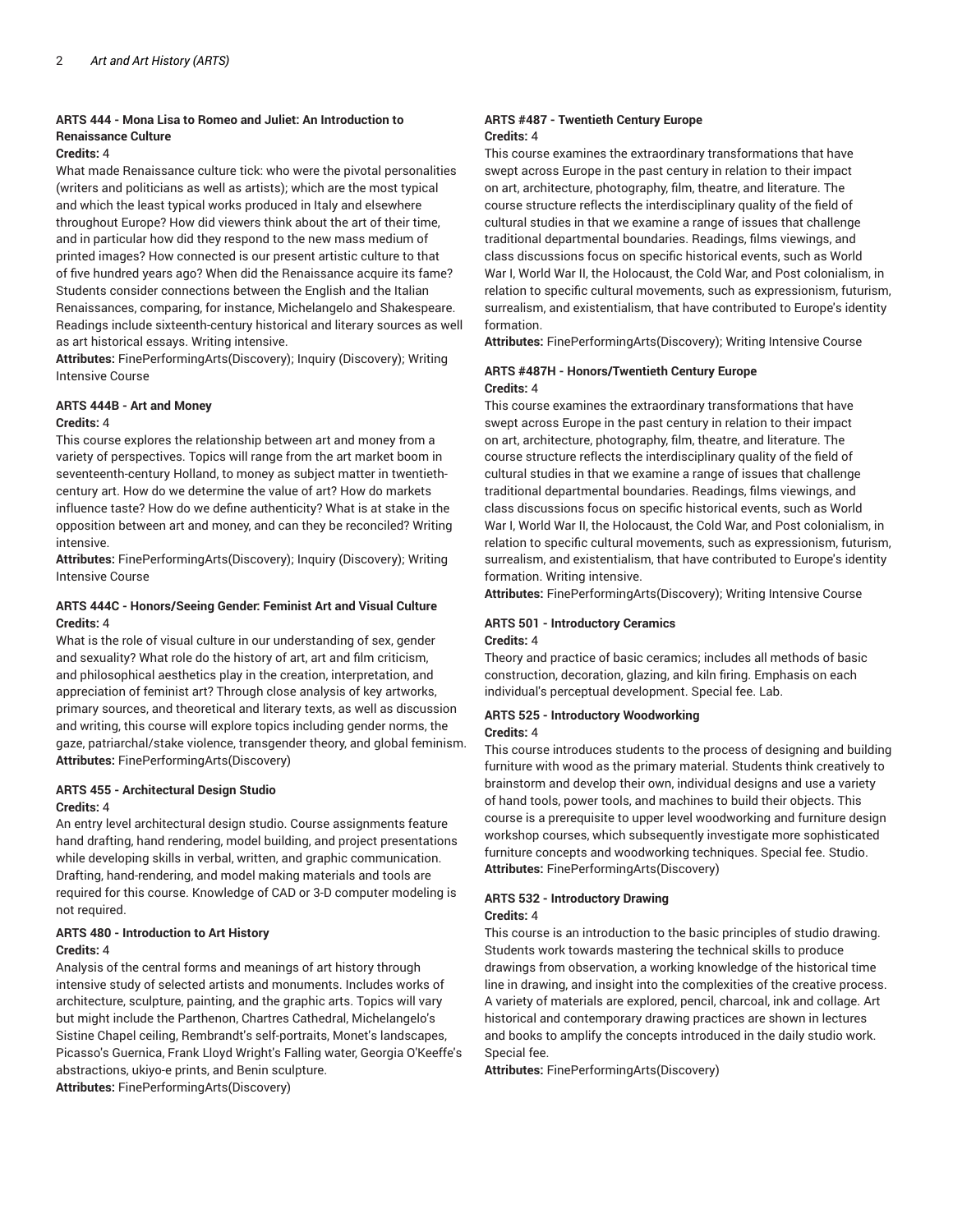#### **ARTS 532H - Honors/Introductory Drawing Credits:** 4

This course is an introduction to the basic principles of studio drawing. Students work towards mastering the technical skills to produce drawings from observation, a working knowledge of the historical time line in drawing, and insight into the complexities of the creative process. A variety of materials are explored, pencil, charcoal, ink and collage. Art historical and contemporary drawing practices are shown in lectures and books to amplify the concepts introduced in the daily studio work. Special fee.

**Attributes:** FinePerformingArts(Discovery)

#### **ARTS 536 - Introduction Printmaking: Intaglio Credits:** 4

Study of intaglio printmaking techniques, including etching, dry point, and engraving. Prereq: ARTS 532 or permission. Special fee. Lab.

#### **ARTS #537 - Introduction to Printmaking: Lithography Credits:** 4

Study of lithographic processes on stone and aluminum plate. Prereq: ARTS 532 or permission. Special fee. Lab.

#### **ARTS 546 - Painting Design I: Perceptual Painting and Color Theory Credits:** 4

Color is the central formal issue in painting. This course explores in some detail all basic aspects of color, introducing color terms and examining the meaning of color contrast. Students become familiar with the color wheel and perform color-mixing assignments. Ideas about color are related to paintings done in class based on a variety of subjects. Students receive training on the essential vocabulary of color (as well as materials, techniques, etc.). Lectures on great colorist, critiques and outside assignments are also featured as part of the studio routine of this course. Prereq: ARTS 532 Introductory Drawing. Special fee.

#### **ARTS 551 - Introduction to Darkroom Photography Credits:** 4

This studio course introduces the fundamentals of photographic practice. Students learn technical aspects of exposure, developing and printing in the darkroom as they explore and respond to the visual qualities of the medium. The format includes class demonstrations, lab work, field assignments and critiques. Manual 35mm film camera will be provided. Special fee.

#### **ARTS 552 - Introductory Digital Photography Credits:** 4

Introduction to the basic principles and applications of digital photography. The philosophical and technical relationship between camera and computer is an integral part of today's digital literacy needs. Techniques learned correspond to traditional darkroom processes and include creative shooting, editing and image manipulation. The students uses new skills and techniques towards developing a unqiue artistic vision. Digital camera required (point and shoot or DSLR). Special fee. **Attributes:** Environment,TechSociety(Disc)

#### **ARTS 567 - Introductory Sculpture**

#### **Credits:** 4

Introduces the beginning student to the theory and practice of designing three-dimensional compositions using a series of progressive assignments. The student develops a practical understanding of sculptural elements, including line, form, space, mass, and plane. Multiple materials are explored including clay, plaster, wire and wood. This course is a prerequisite to upper level sculpture workshop courses, which subsequently focus on in-depth investigations of a particular sculptural material. Special fee.

#### **ARTS 574 - Introduction to Architectural History Credits:** 4

Survey of representative buildings from the entire history of architecture with analysis of structure, form, and symbolic content, concentrating on major works such as the pyramids, the Roman Pantheon, the Gothic cathedral, the Renaissance palace, the Baroque church, and the modern skyscraper. In addition to the overarching narrative of architectural history, further topics include materials and building technologies, design theories, aesthetic principles, and the role of the architect in society. **Attributes:** Historical Perspectives(Disc)

#### **ARTS 592 - Photography's Brave New Worlds Credits:** 4

Today, we are bombarded by photographs on the Internet, Facebook, Twitter, and Instagram. Indeed, digital photographs seem to have created a "brave new world." However, throughout its history, photography's artisitc innovations, technological developments, and creative new uses have transformed the ways in which we navigate the world. This course focuses on photography's game-changing impact on art, science, social reform, popular culture, globalization, and war propaganda from 1839 to the present.

**Attributes:** Historical Perspectives(Disc)

#### **ARTS 596 - Special Topics in Studio Art Credits:** 4

Introductory level topics to be announced before registration. Topics can be either a lecture or stuio course. May be repeated for a maximum of 12 credits with different topics.

#### **ARTS 598 - An Artist's Life**

#### **Credits:** 4

This course looks at the visual arts from the standpoint of artists. Biographies of artists and their environments are emphasized. Studio methods, professional activities, and ideas of historical and contemporary artists are also studied. The semester includes readings, discussions, and field trips. The course encourages students to develop ideas about the relationship of the visual arts to other disciplines in fine arts, literature and the sciences.

**Attributes:** Inquiry (Discovery)

#### **ARTS 600 - Internship**

#### **Credits:** 1-4

Election to take an internship in the following areas within the Department of Art and Art History: (600A) Painting, Drawing, Printmaking, Photography, Sculpture, Woodworking, Ceramics, and Graphic Design; (600B) Art History; (600C) Architecture; and (600D) Museum Work. Cannot be used to satisfy one of three electives in the Studio B.F.A. Program and one of the two electives in the Studio B.A. Program. In art history, it can be taken as an elective above the 11-course major requirement. May be repeated up to 8 credits. Prereq: permission.

#### **ARTS 601 - Ceramics Workshop Credits:** 4

Application of new ceramic materials and techniques, with emphasis on ideas and their expression through form and content. Experimentation encouraged. Specific focus to be announced each semester. May be repeated for a maximum of 16 credits. Prereq: ARTS 501. Special fee. Lab.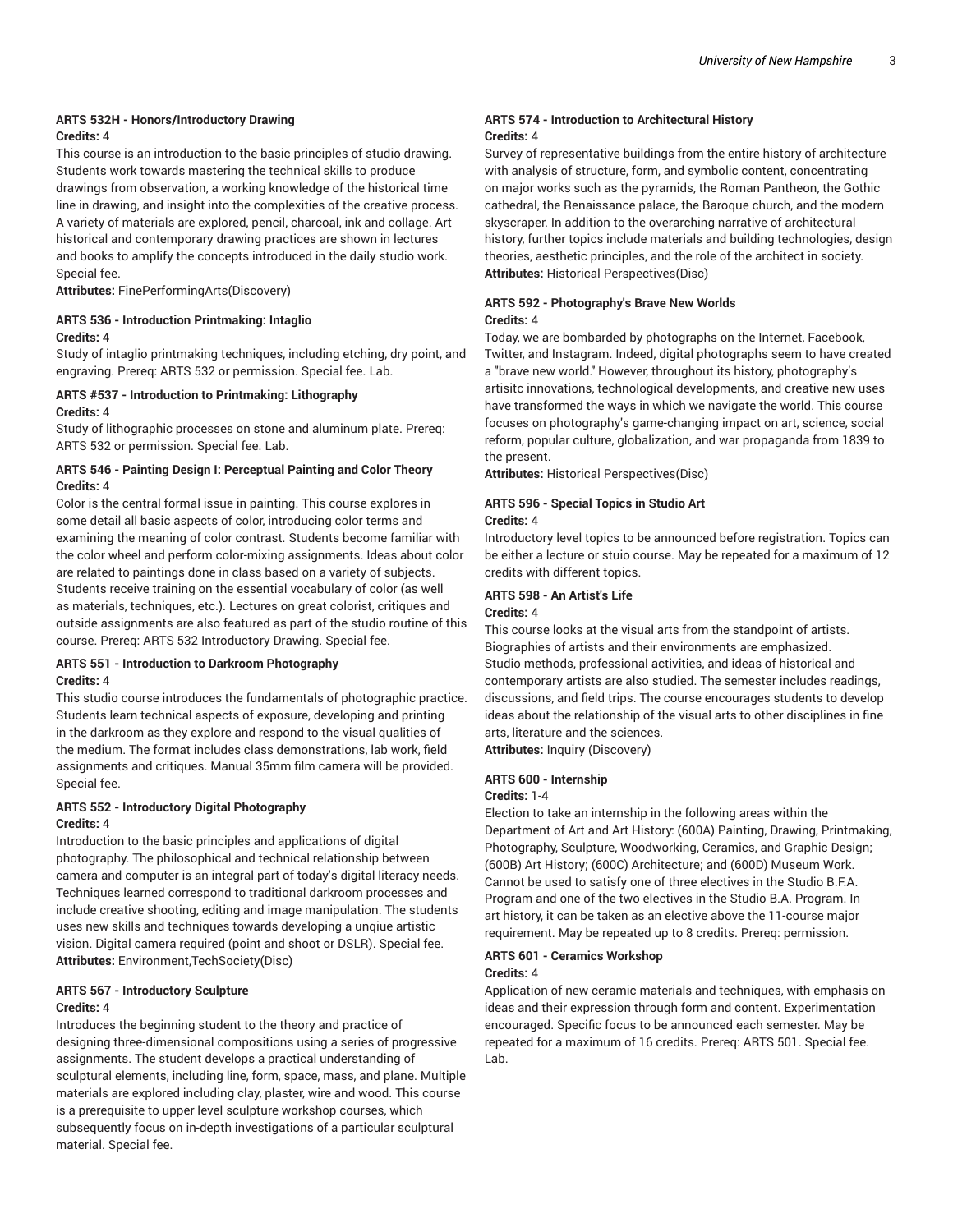### **ARTS 625 - Wood/Furniture Design Workshop**

#### **Credits:** 4

In this studio course students learn how to design and build furniture and non-functional objects using a variety of techniques, hand tools, and machines. Emphasis is on challenging and exploring creativity to examine preconceived ideas about what furniture forms should look like while developing a solid understanding of various techniques. May be repeated for a maximum of 16 credits. Prereq: ARTS 525 Introductory Woodworking. Special fee.

#### **ARTS 632 - Intermediate Drawing Credits:** 4

Intermediate Drawing reinforces and builds upon skills developed in Introductory Drawing. Strong emphasis is given to resolving spatial relationships and composition (examination of 2D and 3D space). Line as abstraction, gesture, tonal development, perspective, and drawing from the human figure are important topics of this course. Materials such as graphite, charcoal, ink, and mixed media are covered, as well as the use of different papers. Outside assignments and class critques play an expanded role. Prereq: ARTS 532 Introductory Drawing. Special fee.

#### **ARTS 633 - Life Drawing Credits:** 4

A continuation of the more formal aesthetic issues introduced in introductory and intermediate drawing with an emphasis on drawing the human figure from life. Prereq: ARTS 532 Introductory Drawing. Lab. Special fee.

#### **ARTS #636 - Printmaking Workshop**

#### **Credits:** 4

Emphasis on development of the individual's imagery in lithography and/or intaglio, including an introduction to multicolor printmaking. May be repeated for a maximum of 12 credits. Prereq: ARTS 536 and/or ARTS #537. Lab.

#### **ARTS #645 - Water Media**

#### **Credits:** 4

This course is an introduction to water media; watercolor, gouache, egg tempera, and ink. The students explore the technical and expressve properties of each of these materials. Because water mediums are unique in their portability and adaptabililty to a variety of evironments, the students travel outside of the studio classroom to paint in the UNH greenhouses, insect collection room and in the surrounding landscape. Students must have completed ARTS 546 Introductory Painting. Course may be taken a second time to explore the medium at a higher level. Special fee.

#### **ARTS 646 - Painting Design II: Perceptual Painting and the Individual Artist's Vision**

#### **Credits:** 4

Students paint in class and begin to consider the character of their own work as artists. Themes related to color development are explored further. Teachers of this course help students understand the stylistic attributes of great artists/mentors. Lectures, demonstrations, outside assignments, and class critiques continue to augment the daily regime of class painting. Other painting media besides oil paint (acrylic, water media) may be featured in the class. May be repeated for a maximum of 8 credits. Prereq: ARTS 546 Painting and Color Theory. Special fee.

#### **ARTS 651 - Photography Workshop Credits:** 4

Individualized projects involving creative methods, including color, manipulative, and documentary techniques. Students provide their own cameras. Prereq: ARTS 551 Photography: Darkroom AND ARTS 552 Digital Photography. May be repeated for a maximum of 16 credits. Lab. Special fee.

#### **ARTS #654 - 17th and 18th Century American Architecture Credits:** 4

Chief architectural styles and significant buildings from the European colonization to the birth of the American republic. A study of religious, public, and domestic architecture and of the settlement patterns of the Spanish, French, Dutch, and English colonies, culminating in the revolutionary classicism of the new republic. Typical works include the California mission church, the New Orleans raised cottage, the Dutch farm house of the Hudson Valley, the plantations of Virginia, and the Boston State House. Field trips. Prereq: one 400- or 500-level art history course. Writing intensive.

**Attributes:** Writing Intensive Course

#### **ARTS #655 - Nineteenth-Century Architecture: The Architecture of Empire**

#### **Credits:** 4

Architectural concepts and significant buildings in Europe and America from the Revolutions of the late eighteenth century to the First World War; this course covers religious, civic, commercial, and domestic theories of architecture as well as town planning and urban design during the rise of the modern nation-state and market capitalism. Connections between social and architectural history will be emphasized. Prereq: one 400- or 500- level art history course or permission of the instructor. Writing intensive.

**Attributes:** Writing Intensive Course

#### **ARTS #656 - Twentieth-Century Architecture: Modern and Contemporary Credits:** 4

From the turn of the century to recent commissions of living architects, this course provides a global view of twentieth-century architecture, covering the major movements along with more radical engagements with architecture. Important formal, technological, and theoretical debates surrounding Modernism will lead to consideration of Post-Modernity and contemporary values of architectural design. Connections between social and architectural history will be emphasized. Prereq: one 400- or 500-level art history course or permission of the instructor. Writing intensive.

**Attributes:** Writing Intensive Course

### **ARTS 667 - Sculpture Workshop**

#### **Credits:** 4

Design and production of sculpture focusing on various materials and techniques and how they relate to composition and content. Emphasis on understanding visual language while developing an individual style. May be repeated for a maximum of 12 credits. Prereq: ARTS 567. Special fee. Lab.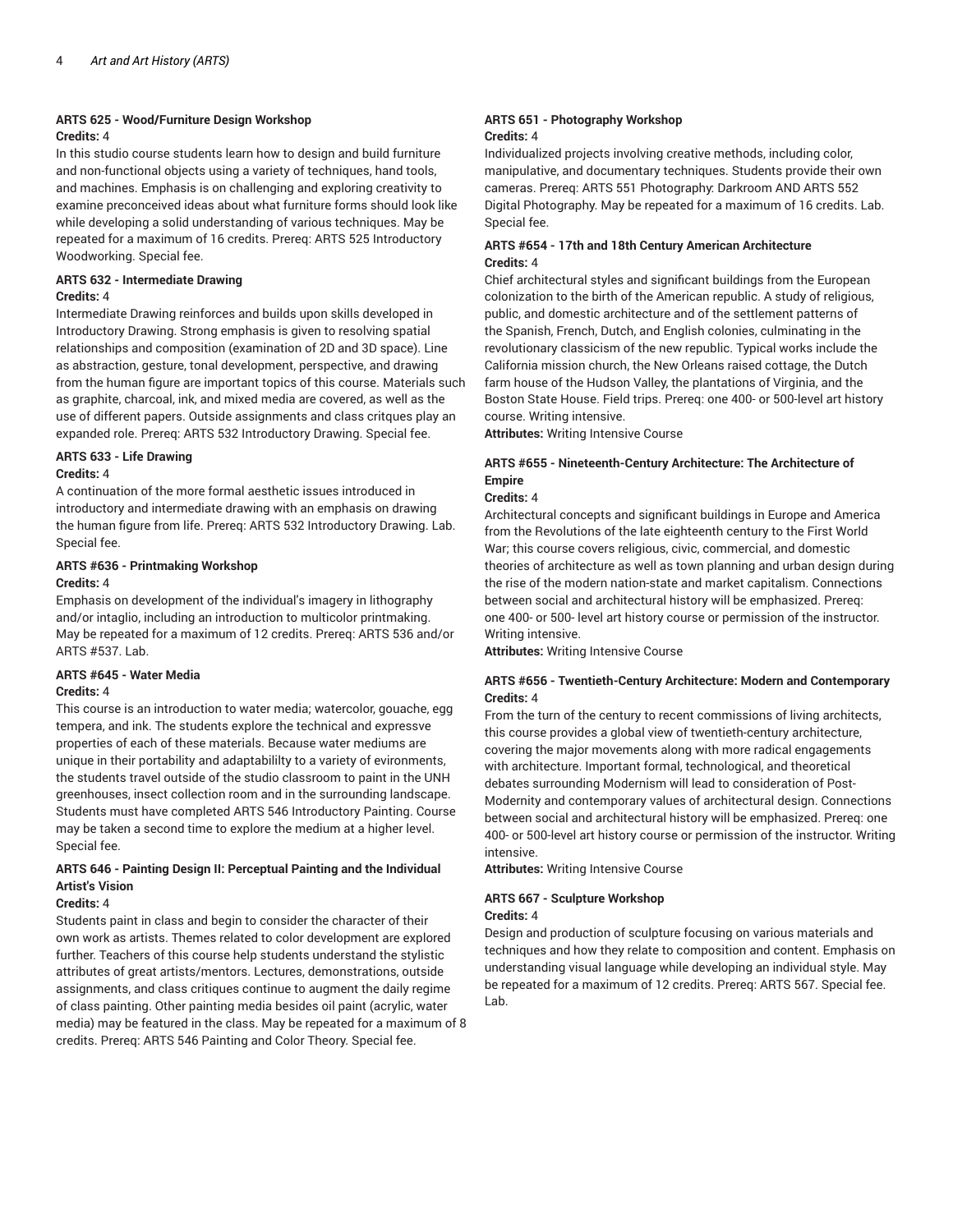#### **ARTS 674 - Greek Art and Architecture Credits:** 4

Ancient Greece has long been a source of emulation and inspiration. From the legendary Bronze Age palaces of Mycenae and Knossos, through the classical ideals of the city state and its ultimate diffusion through Alexander the Great, this course explores ancient Greek culture through the lens of its surviving art and architecture. We will visit the great temples, urban centers, monuments, buildings, statuary, luxury and everyday objects that Greek society produced as a reflection of its ideals. At the same time, we will consider the legacy of Greek material culture by looking at issues such as cultural heritage, the trade in antiquities, and the adoption of Greek forms in our modern world. Prereq: one 400- or 500 level art history course. Writing intensive. **Attributes:** Writing Intensive Course

#### **ARTS 675 - Roman Art and Architecture Credits:** 4

Rome: what started as a handful of huts overlooking the Tiber River would grow into a vast empire spanning the Mediterranean Sea. Roman society would create vibrant and complex works of art and architecture that drew inspiration from the variety of ancient cultures it encompassed. Starting in the 9th century BCE and ending with Constantine, the first Christian emperor in the 4th century CE, this course will survey the artisitc and achitectural achievements of ancient Rome. We will examine public and domestic architecture, as well as funerary art, painting, portraiture and sculpture in their ancient and modern contexts. Our aim is to understand the development of Roman culture and consider its legacy in the modern world. Prereq: one 400- or 500-level art history course. Writing intensive.

**Attributes:** Writing Intensive Course

#### **ARTS #677 - Early Medieval Art Credits:** 4

Development of Christian art from 300 to 1000 A.D. Study of the formulation of a new visual language via the intersection of Mediterranean and northern European traditions. Major focus on early Christian catacombs, Byzantine mosaics, insular manuscripts, and Carolingian imperial art. Prereq: one 400- or 500-level art history course. Writing intensive.

**Attributes:** Writing Intensive Course

#### **ARTS 678 - Romanesque and Gothic Art Credits:** 4

From the fall of the Roman Empire to the fourteenth century, through plague and destruction, glory and honor, heaven and hell, this course tackles the culmination of medieval artistic development, focusing especially on major architectural monuments and their scuptural programs. Treating also the art of tombs, relics, manuscripts, and devotional painting. Connections between social, religious, and art history are emphasized. Prereq: 400- or 500-level art history course or permission of the instructor. Writing intensive.

**Attributes:** Writing Intensive Course

#### **ARTS #679 - Northern Renaissance Art I Credits:** 4

Painting, sculpture, graphic arts, and manuscript illumination in France, Germany, and the Netherlands in the 14th and 15th centuries. Emphasis on the development of the traditions of Northern naturalism and the emergence in 15th-century Flanders of a distinct Renaissance consciousness, which runs parallel to contemporary trends in Italy. Major figures include the Limbourg brothers, Claus Sluter, Jan van Eyck, and Hugo van der Goes. Prereq: one 400- or 500-level art history course. Writing intensive.

**Attributes:** Writing Intensive Course

#### **ARTS #680 - Northern Renaissance Art II Credits:** 4

Painting, sculpture, and graphic arts in Germany and the Netherlands in the 16th century. Emphasis on the encounter of the Northern tradition with the classical and humanistic culture of the Italian Renaissance and on the impact of the Protestant Reformation. Major figures include Bosch, Durer, Holbein, and Bruegel. Prereq: one 400- or 500-level art history course. Writing intensive.

**Attributes:** Writing Intensive Course

#### **ARTS 681 - Early Renaissance Art Credits:** 4

How did Europe recover from the Black Death in 1348? How was it possible for Florence to become the center of western creativity both before and after that catastrophe? How did Renaissance art develop elsewhere during the fourteenth and fifteenth centuries? What was "primitive" about Botticellii? Prereq: ARTS 400, 480, 500, or 574; or instructor permission. Writing intensive. **Attributes:** Writing Intensive Course

#### **ARTS 682 - The High Renaissance**

#### **Credits:** 4

Examines the trajectory from Leonardo to the deaths of Michelangelo and Titan: painting, sculpture, architecture, and works on paper. Prereq: ARTS 480, 500, or 574; or instructor permission. Writing intensive. **Attributes:** Writing Intensive Course

#### **ARTS 683 - Baroque Art Credits:** 4

The last period of Italian world prominence in the visual arts, the Baroque witnessed a shift of artistic power toward Spain, France, and the Netherlands. The private collecting of pictures, controversies over the legitimacy of religious images, the exploration of etching, pastels, and monotypes, and the serious pursuit of less august subject matter for the visual arts all served to separate Baroque art from its esteemed predecessor, the Renaissance. Bernini, Borromini, Caravaggio, Velazquez, Rembrandt, Rubens, and Poussin are among the artists to be studied. One 400- or 500-level art history or permission of the instructor. Writing intensive.

**Attributes:** Writing Intensive Course

#### **ARTS #684 - Baroque Art in Northern Europe Credits:** 4

Dutch and Flemish painting in the 17th century. Examination of such major figures as Rubens, Rembrandt, Van Dyck, and Vermeer. Attention is also given to the development of the genres and to the many little masters who practiced them. Prereq: one 400- or 500-level art history course. Writing intensive.

**Attributes:** Writing Intensive Course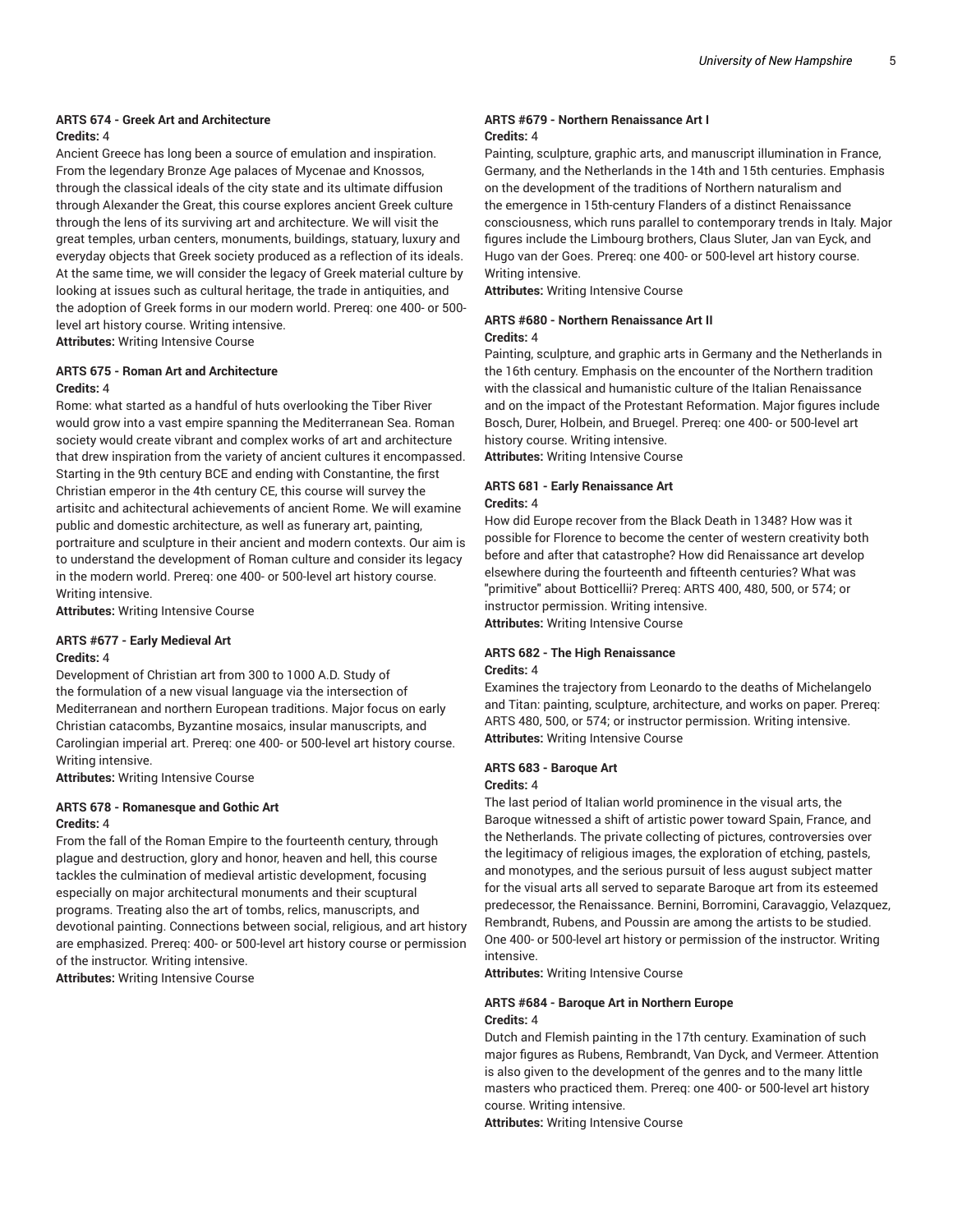#### **ARTS #685 - Graphic Art of the Renaissance and Baroque Periods Credits:** 4

The availability of paper and the invention of the printing press made it possible for drawings and prints to become fundamental elements in the western artistic tradition. Prints have been called major instigators of the production of secular art and of overtly experimental art. They were the first art made with an elite but relatively broad class of collectors in mind, and--in different examples--the first art that could be owned even by the poor. Examination of anonymous works, works by artists famous only as printmakers, and the printed work by or after Mantegna, Durer, Lucas van Leyden, Raphael, Michaelangelo, Bruegel, and Rembrandt, as well as drawings of the period. Prereq: one 400- or 500-level art history course. Writing intensive.

**Attributes:** Writing Intensive Course

#### **ARTS 686 - Eighteenth-Century European Art Credits:** 4

European art of the "long" eighteenth century (1680-1815) experienced radical shifts in aesthetic, social, and political orientation: from the splendors of absolutism to the austere neoclassicism of revolutionary art. This course explores painting and sculpture (and works in other media) in relation to the development of a public sphere, the emergence of individualism, the invention of personal domestic comfort, the introduction of women to artistic power, the scientific revolution, and the birth of global consumer culture. Prereq: one 400- or 500-level art history course. Writing intensive.

**Attributes:** Writing Intensive Course

#### **ARTS 687 - Nineteenth-Century European Art Credits:** 4

This course examines the history of European art and visual culture from the late 1780s to 1900. How did visual art respond to the massive social, political, and technological upheveals of the nineteenth century? Topics will include the romanticism of Goya Delacroix, and Gericault; forms of mass spectable including the panorama and diorama; the realism of Courbet; the invention of photography; Manet, the Impressionists, and Post-Impressionists; and the sculpture of Rodin and Claudel. Prereq: one 400- or 500-level art history course. Writing intensive. **Attributes:** Writing Intensive Course

#### **ARTS 688 - Histories of Late 19th & 20th Century European Modernism Credits:** 4

An examination of European and American art from Symbolism to Surrealism, from the 1890s to World War II. The course focuses on a series of topics related to the political, social, scientific, and artistic upheavals of the era. Among the topics to be considered are Gauguin and "Primitivism"; Picasso, Cubism, and film; the Bauhaus and Utopian Architecture; Modernist Photography; Surrealism and Freud; and the fate of art under Hitler and Stalin. Prereq: one 400- or 500-level art history course. Writing intensive.

**Attributes:** Writing Intensive Course

#### **ARTS #689 - Pollock and Pop to Digital Art Credits:** 4

Examines the art and art criticism produced primarily in the United States and Europe in the aftermath of World War II, with some attention on contemporary art elsewhere. An ongoing theme is the construction of national and cultural identities in relation to various artistic movements, including Action and Color Field Painting, Pop Art, Minimalism and Conceptual Art, Earthworks and Sited Sculpture, Feminist Art, New Image Painting, and Digital Art. Writing intensive. **Attributes:** Writing Intensive Course

#### **ARTS 693 - American Art Credits:** 4

A chronological survey of American painting and sculpture from the European colonization to the New York Armory Show of 1913, with emphasis on portraiture, narrative, still-life, and landscape painting. Examination of stylistic and thematic developments from the Puritan and Georgian New England portrait, the heroic narrative of the Revolutionary era, the romantic landscape to the realism of the post-Civil War era and the birth of modernism. Typical works include Copley's Portrait of Paul Revere, Cole's Course of Empire, Homer's Fog Warning, Cassatt's At the Opera, and Eakin's Max Schmitt in a Single Scull. Prereq: one 400- or 500 level art history course. Writing intensive. **Attributes:** Writing Intensive Course

**ARTS 694 - Vision and Modernity: From Panorama to Early Film Credits:** 4

#### The course examines the emergence of modern visual culture between the end of the 18th century and the beginning of the 20th century. It tracks the devleopment of new technologies and conditions of viewing- from the panorama to photography to early cinema -- and situates those developments in relation to larger social, intellectual, and cultural shifts in our conceptions of subjectivity, collectivity, and the mechanics of optical perception. The visual material at the center of our discussions will include nineteenth- and twentieth-century photographs, as well as paintings, prints, film, and other forms of visual entertainment and ephemera. Prereq: one 400- or 500-level art history course. Writing intensive.

**Attributes:** Writing Intensive Course

#### **ARTS 695 - Special Topics in Art History Credits:** 4

Topics and prerequisites to be announced before registration. May be repeated with permission of the instructor. Lab. Writing intensive. **Attributes:** Writing Intensive Course

#### **ARTS 695I - Problems in Visual Arts/Italy**

#### **Credits:** 4

Part of the ITAL 685 and ITAL 686 study abroad program held in Italy.

#### **ARTS 696 - Special Topics in Studio Art**

#### **Credits:** 4

Topics and prerequisites to be announced before registration. May be repeated for a maximum of 12 credits with different topics.

#### **ARTS 697 - Topics in Asian Art**

#### **Credits:** 4

A thematic study of the major artistic achievements in India, China, and/or Japan from pre-history to the twentieth century. Works of art in various media, including painting, sculpture, ceramics, calligraphy, prints, architecture, and gardens, will be examined in relation to philosophical concepts and to their cultural/historical contexts. May be repeated up to a maximum of 8 credits. Prereq: one 400- or 500-level art history course or permission of the instructor. Writing intensive.

**Attributes:** Writing Intensive Course